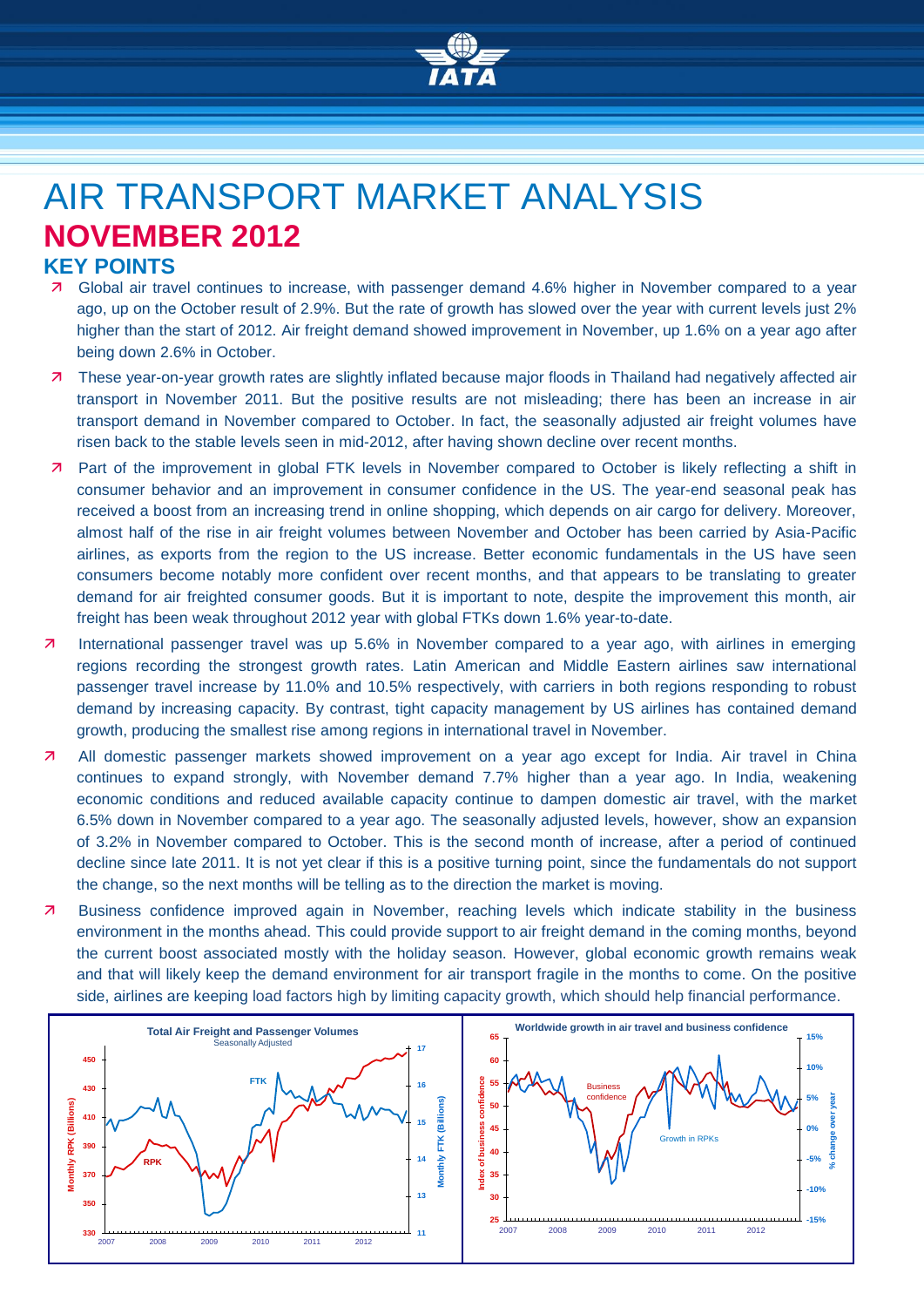| <b>Year on Year</b><br><b>Comparison</b> | November 2012 vs. November 2011 |            |            |            |             |            | <b>YTD 2012 vs. YTD 2011</b> |            |            |            |             |            |
|------------------------------------------|---------------------------------|------------|------------|------------|-------------|------------|------------------------------|------------|------------|------------|-------------|------------|
|                                          | <b>RPK</b>                      | <b>ASK</b> | <b>PLF</b> | <b>FTK</b> | <b>AFTK</b> | <b>FLF</b> | <b>RPK</b>                   | <b>ASK</b> | <b>PLF</b> | <b>FTK</b> | <b>AFTK</b> | <b>FLF</b> |
| <b>International</b>                     | 5.6%                            | $3.1\%$    | 76.3%      | 1.4%       | 0.1%        | 52.3%      | $6.0\%$                      | 4.1%       | 79.0%      | $-2.1%$    | 1.0%        | 49.2%      |
| <b>Domestic</b>                          | 3.0%                            | 3.3%       | 79.1%      | 2.7%       | $-0.2%$     | 30.7%      | 4.1%                         | 3.8%       | 79.6%      | 1.3%       | $-1.3%$     | 29.1%      |
| <b>Total Market</b>                      | 4.6%                            | 3.2%       | 77.3%      | 1.6%       | 0.0%        | 47.7%      | 5.3%                         | 4.0%       | 79.2%      | $-1.6%$    | 0.5%        | 44.9%      |

*RPK: Revenue-Passenger-Kilometers; ASK: Available-Seat-Kilometers; PLF: Passenger-Load-Factor; FTK: Freight-Tonne-Kilometers; AFTK: Available Freight Tonne Kilometers; FLF: Freight Load Factor; All Figures are expressed in % change Year on Year except PLF and FLF which are the load factors for the specific month*

## **COMPARING NOVEMBER TO OCTOBER**

#### **November 2012 vs. October 2012**

| <b>Month on</b><br><b>Month</b><br><b>Comparison</b> | <b>RPK</b> | ASK     | <b>PLF</b> pt | <b>FTK</b> | <b>AFTK</b> | <b>FLF</b> pt |
|------------------------------------------------------|------------|---------|---------------|------------|-------------|---------------|
| <b>International</b>                                 | 0.2%       | $0.0\%$ | 0.2%          | 2.4%       | 0.6%        | 1.8%          |
| <b>Domestic</b>                                      | 1.2%       | 0.9%    | 0.2%          | 2.9%       | 0.1%        | 0.9%          |
| <b>Total Market</b>                                  | 0.6%       | 0.3%    | 0.2%          | 2.4%       | 0.5%        | 0.9%          |

*Data are seasonally adjusted.*

*All figures are expressed in % change month on month except, PLF pt and FLF pt which are the percentage point difference between load factors of two consecutive months.*

- 7 Seasonally adjusted data shows that the level of global RPKs expanded 0.6% in November compared to October, with capacity increasing by half that rate. As a result, load factors improved 0.2pt month-on-month.
- **7** Freight markets rebounded significantly in November compared to October, expanding 2.4%. Airlines increased capacity 0.5%, driving a 0.9pt improvement in freight load factors over the month.

## **PASSENGER MARKET**

#### **International Markets**



- 7 The growth trend in international travel has been relatively slow throughout 2012, with the market expanding just 0.2% in November compared to October. Compared to the same month in 2011, international passenger travel was 5.6% higher this November. This robust result is likely because of weak demand a year ago rather than significant growth this month, as the month-on-month change shows little increase.
- **7** Middle Eastern airlines continue to expand rapidly on international markets, recording the second strongest growth rate among regions, 10.5%. Airlines in this region are expanding capacity at rapid rates, providing more transit opportunities to long haul passengers traveling to Africa, Europe and Asia-Pacific.
- **7** North America stands out as a slowest growing region when considering November year-on-year growth in international RPKs. Although the US economy has been improving steadily and consumer confidence has been on the increase over recent months, the slower growth in international passenger travel has been affected by airline capacity.
- Asia-Pacific airlines have seen some of the weakest growth in international passenger travel over recent months. The improved performance of Asia-Pacific airlines in November, up 6.2% year-on-year, compared to 1.2% in October, would

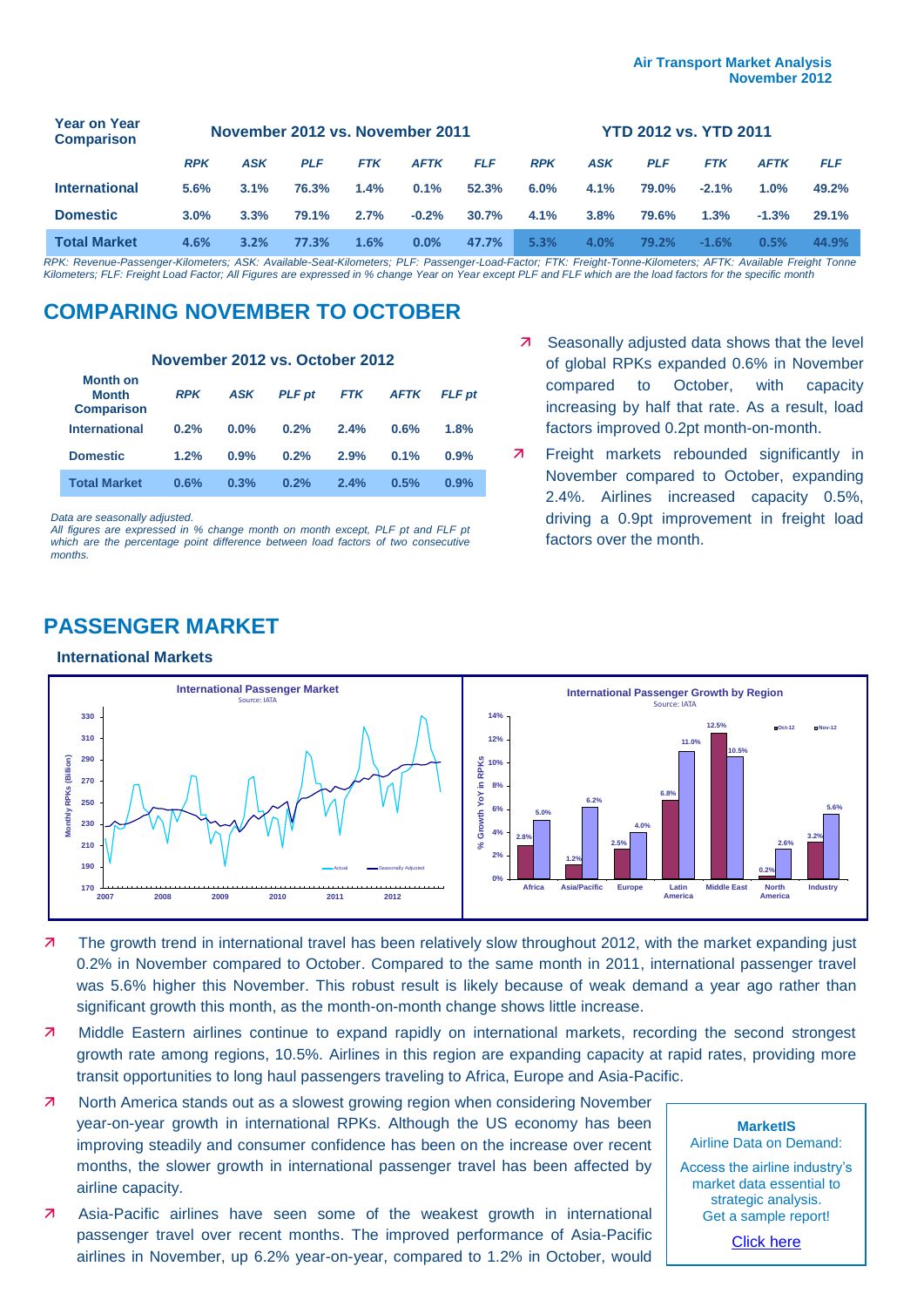be reflecting some of the impact of the Thai flooding a year ago. The growth over the month, up 1.7% in November compared to October, could be due to volatility in the data. Given the extended period of slower growth, since early 2012, continued improvement in the trend would be necessary to determine acceleration in the growth trajectory.



**Domestic Market**



- **7** Domestic air travel markets were 3.0% higher in November compared to a year ago, up slightly on the October comparison of 2.4% year-on-year growth. Moreover, although the growth trend in domestic markets has remained soft throughout most of 2012, in November there was a notable expansion of 1.2% compared to October. This is likely reflecting increased demand in strong economies like China (the second largest domestic market) as well as a return to trend volumes after a particularly weak October.
- Domestic air travel in India stands out as the only region to have declined compared to a year ago, by 6.5% in November. India's slowing economy and declining consumer confidence have suppressed domestic travel, as have declines in seat capacity. Over the month, however, the seasonally adjusted analysis indicates an expansion of 3.2% in November compared to October. This is the second month of increase, after a period of continued decline since late 2011. It is not clear if this is a turning point in the negative trend, since the fundamentals do not support the change, so coming months of data will be telling as to the direction the market is moving.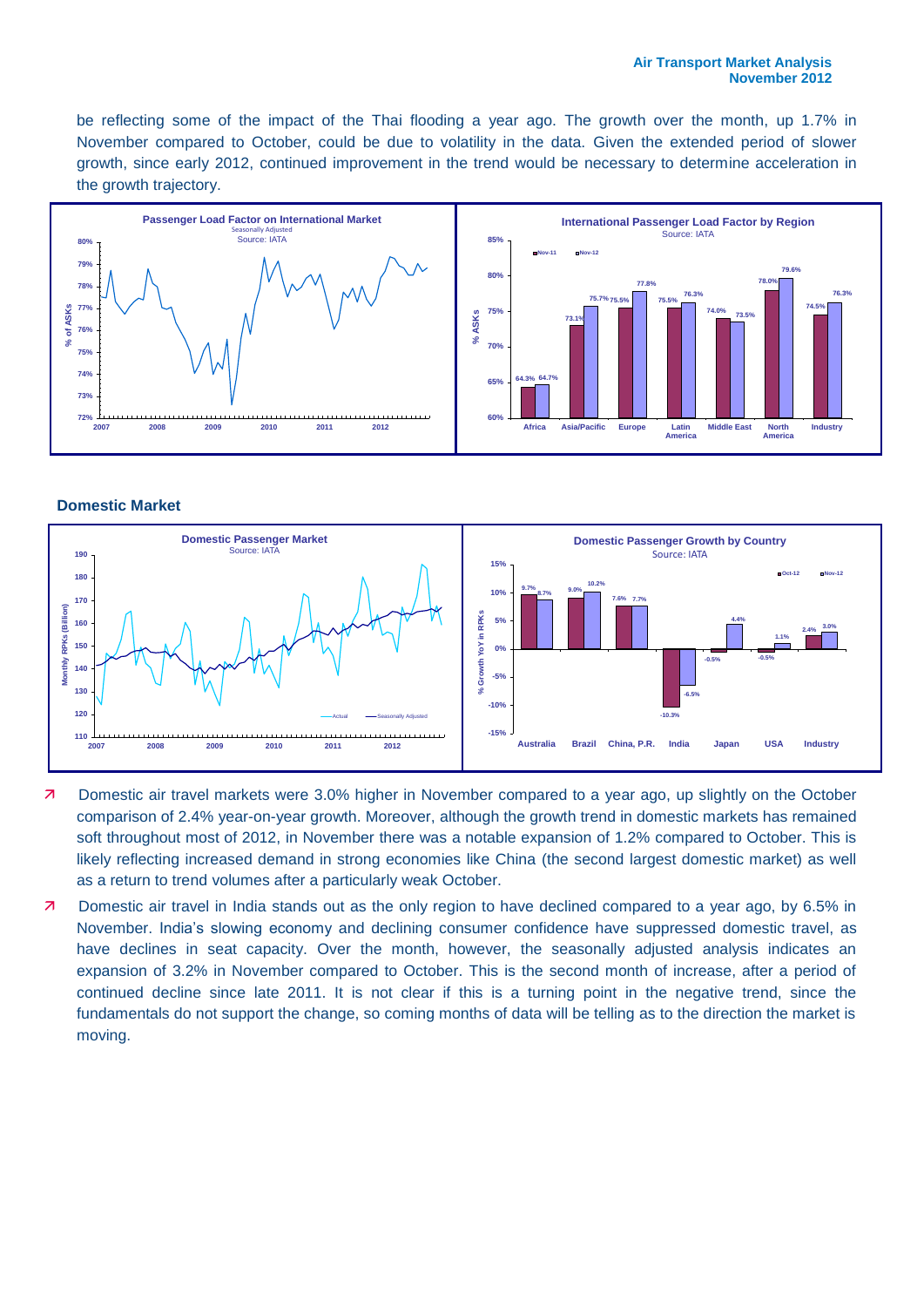#### **Air Transport Market Analysis November 2012**



#### **Total Market (Domestic + International)**





## **FREIGHT MARKET**

#### **International Market**

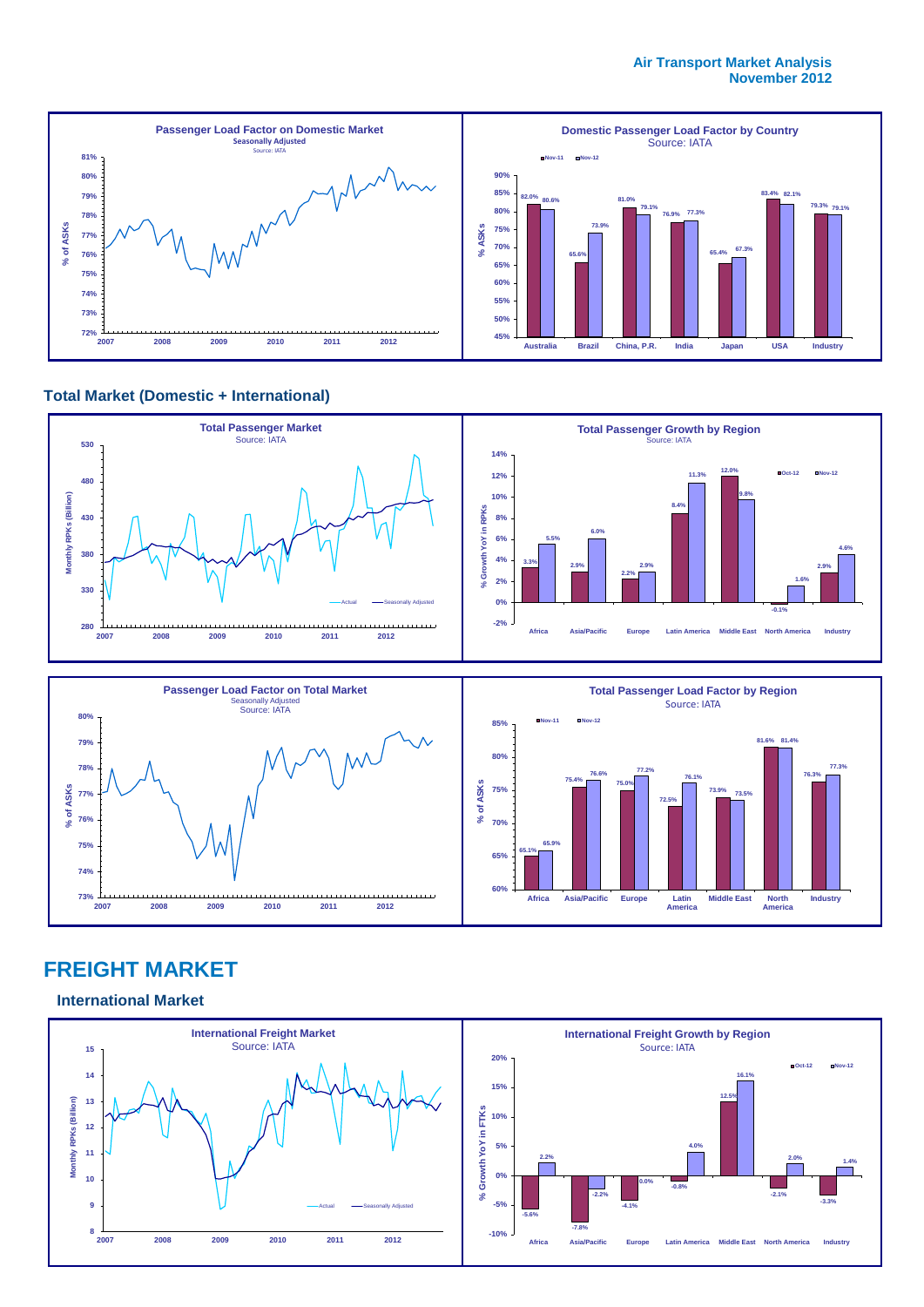#### **Air Transport Market Analysis November 2012**









- Air freight markets improved in November, up 1.6% on a year ago after being down 2.6% in October. The trend in air freight markets also showed improvement, expanding 2.4% in November compared to October.
- 7 The rebound in air freight demand is mostly coming from Asia-Pacific airlines, with almost half of the rise in volumes between November and October carried by airlines in that region. Total air freight volumes carried by the region's airlines were actually down 1.5% in November compared to a year ago, but there was expansion of 2.4% over the month between November and October. An increase in exports to the US is likely providing support to this expansion in air freight volumes.
- But the improvement in air freight volumes is also likely being supported by consumers shifting toward online purchases during the holiday season, which rely on air cargo for delivery. Major cargo carriers are seeing an increase in e-commerce demand compared to previous years, which includes movement of high value-low weight consumers goods bought from large internet retailers. The growth in air freight volumes between October and November, 2.5%, for North American carriers is likely reflecting this shift in consumer behavior.
- **7** The strong increase in volumes over the month helped air freight load factors improve, gaining 0.9pt compared to October. The improvement in business confidence over recent months, now reaching levels that indicate stability in the business environment in the months ahead, could continue to provide support for air freight demand, even beyond the holiday season.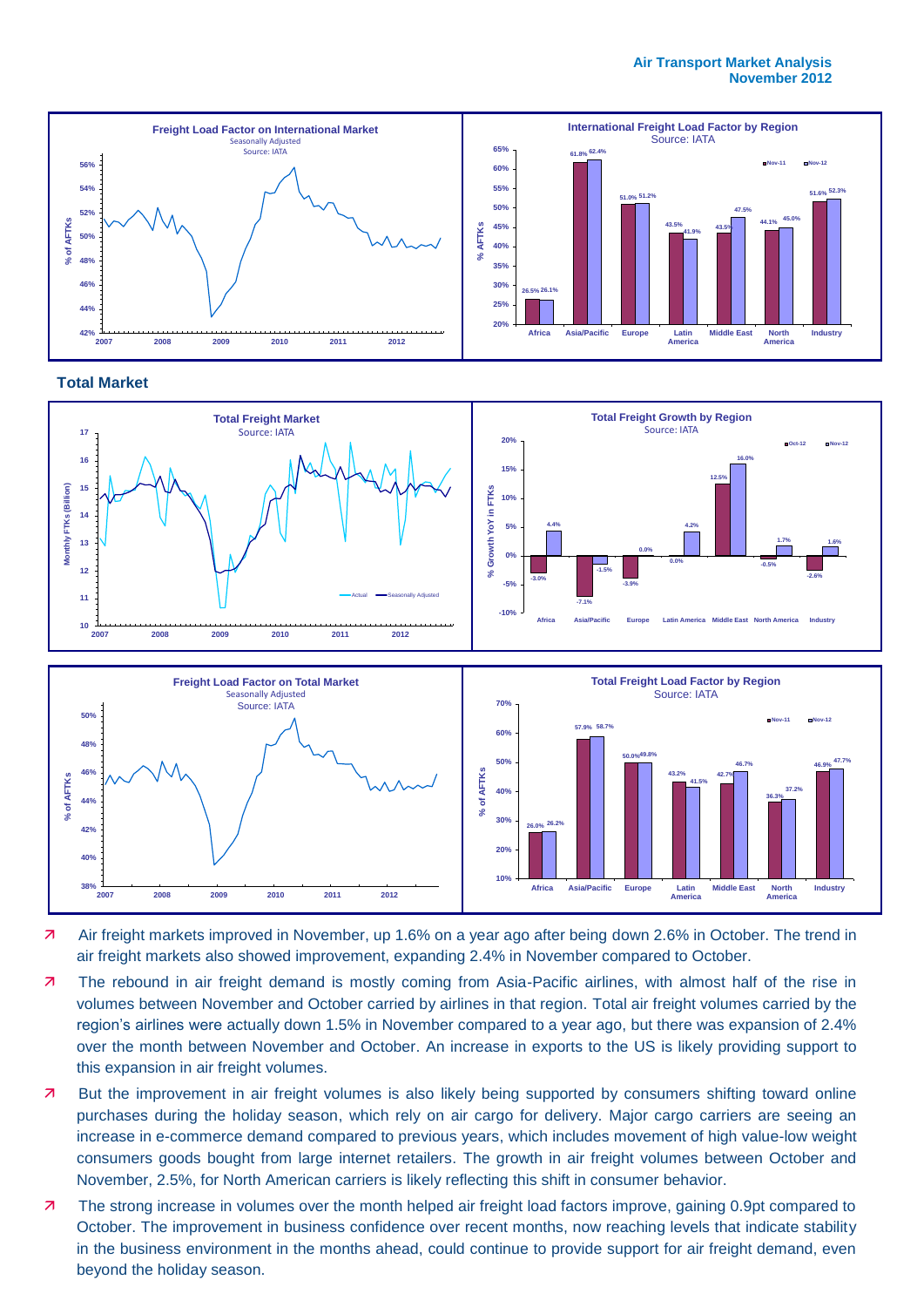## **ANNEX**

| <b>Year on Year</b><br><b>Comparison</b> |            |            |            | Nov 2012 vs. Nov 2011 |             |            | <b>YTD 2012 vs. YTD 2011</b> |            |            |            |             |            |
|------------------------------------------|------------|------------|------------|-----------------------|-------------|------------|------------------------------|------------|------------|------------|-------------|------------|
|                                          | <b>RPK</b> | <b>ASK</b> | <b>PLF</b> | <b>FTK</b>            | <b>AFTK</b> | <b>FLF</b> | <b>RPK</b>                   | <b>ASK</b> | <b>PLF</b> | <b>FTK</b> | <b>AFTK</b> | <b>FLF</b> |
| <b>Africa</b>                            | 5.0%       | 4.4%       | 64.7%      | 2.2%                  | 3.6%        | 26.1%      | 7.6%                         | 7.4%       | 67.0%      | 4.8%       | 9.5%        | 24.6%      |
| <b>Asia/Pacific</b>                      | 6.2%       | 2.5%       | 75.7%      | $-2.2%$               | $-3.1%$     | 62.4%      | 4.9%                         | 2.8%       | 77.5%      | $-6.4%$    | $-2.9%$     | 60.0%      |
| <b>Europe</b>                            | 4.0%       | 0.8%       | 77.8%      | 0.0%                  | $-0.5%$     | 51.2%      | 5.5%                         | 3.4%       | 80.7%      | $-3.2%$    | 0.7%        | 47.8%      |
| <b>Latin America</b>                     | 11.0%      | 9.8%       | 76.3%      | 4.0%                  | 7.9%        | 41.9%      | 8.8%                         | 7.6%       | 78.3%      | $-1.3%$    | 6.4%        | 38.8%      |
| <b>Middle East</b>                       | 10.5%      | 11.2%      | 73.5%      | 16.1%                 | 6.4%        | 47.5%      | 15.5%                        | 12.5%      | 77.4%      | 14.5%      | 11.7%       | 45.3%      |
| <b>North America</b>                     | 2.6%       | 0.4%       | 79.6%      | 2.0%                  | 0.0%        | 45.0%      | 1.3%                         | $-0.3%$    | 82.1%      | $-1.1%$    | $-0.7%$     | 41.0%      |
| <b>International</b>                     | 5.6%       | 3.1%       | 76.3%      | 1.4%                  | 0.1%        | 52.3%      | 6.0%                         | 4.1%       | 79.0%      | $-2.1%$    | 1.0%        | 49.2%      |
| <b>Australia</b>                         | 8.7%       | 10.5%      | 80.6%      |                       |             |            | 5.3%                         | 7.6%       | 77.5%      |            |             |            |
| <b>Brazil</b>                            | 10.2%      | $-2.1%$    | 73.9%      |                       |             |            | 9.2%                         | 6.2%       | 71.2%      |            |             |            |
| China P.R.                               | 7.7%       | 10.3%      | 79.1%      |                       |             |            | 9.3%                         | 11.1%      | 81.2%      |            |             |            |
| India                                    | $-6.5%$    | $-7.1%$    | 77.3%      |                       |             |            | $-1.5%$                      | 0.6%       | 72.7%      |            |             |            |
| Japan                                    | 4.4%       | 1.5%       | 67.3%      |                       |             |            | 3.9%                         | 2.5%       | 62.3%      |            |             |            |
| <b>US</b>                                | 1.1%       | 2.7%       | 82.1%      |                       |             |            | 0.8%                         | 0.5%       | 83.5%      |            |             |            |
| <b>Domestic</b>                          | 3.0%       | 3.3%       | 79.1%      | 2.7%                  | $-0.2%$     | 30.7%      | 4.1%                         | 3.8%       | 79.6%      | 1.3%       | $-1.3%$     | 29.1%      |
| <b>Africa</b>                            | 5.5%       | 4.2%       | 65.9%      | 4.4%                  | 3.6%        | 26.2%      | 7.3%                         | 6.7%       | 67.5%      | 5.5%       | 9.5%        | 24.3%      |
| <b>Asia/Pacific</b>                      | 6.0%       | 4.4%       | 76.6%      | $-1.5%$               | $-2.8%$     | 58.7%      | 5.9%                         | 5.1%       | 77.5%      | $-5.7%$    | $-2.3%$     | 55.9%      |
| <b>Europe</b>                            | 2.9%       | 0.0%       | 77.2%      | 0.0%                  | 0.3%        | 49.8%      | 5.2%                         | 3.0%       | 79.8%      | $-2.9%$    | 0.9%        | 46.8%      |
| <b>Latin America</b>                     | 11.3%      | 6.1%       | 76.1%      | 4.2%                  | 8.5%        | 41.5%      | 10.1%                        | 8.0%       | 76.2%      | $-1.2%$    | 8.0%        | 37.4%      |
| <b>Middle East</b>                       | 9.8%       | 10.3%      | 73.5%      | 16.0%                 | 6.1%        | 46.7%      | 15.4%                        | 12.4%      | 77.5%      | 14.4%      | 11.5%       | 44.7%      |
| <b>North America</b>                     | 1.6%       | 1.8%       | 81.4%      | 1.7%                  | $-0.6%$     | 37.2%      | 1.1%                         | 0.2%       | 83.0%      | $-0.5%$    | $-1.8%$     | 34.9%      |
| <b>Total Market</b>                      | 4.6%       | 3.2%       | 77.3%      | 1.6%                  | 0.0%        | 47.7%      | 5.3%                         | 4.0%       | 79.2%      | $-1.6%$    | 0.5%        | 44.9%      |

*RPK: Revenue-Passenger-Kilometers; ASK: Available-Seat-Kilometers; PLF: Passenger-Load-Factor; FTK: Freight-Tonne-Kilometers; AFTK: Available Freight Tonne Kilometers; FLF: Freight Load Factor;* 

*All Figures are expressed in % change Year on Year except PLF and FLF which are the load factors for the specific month.*